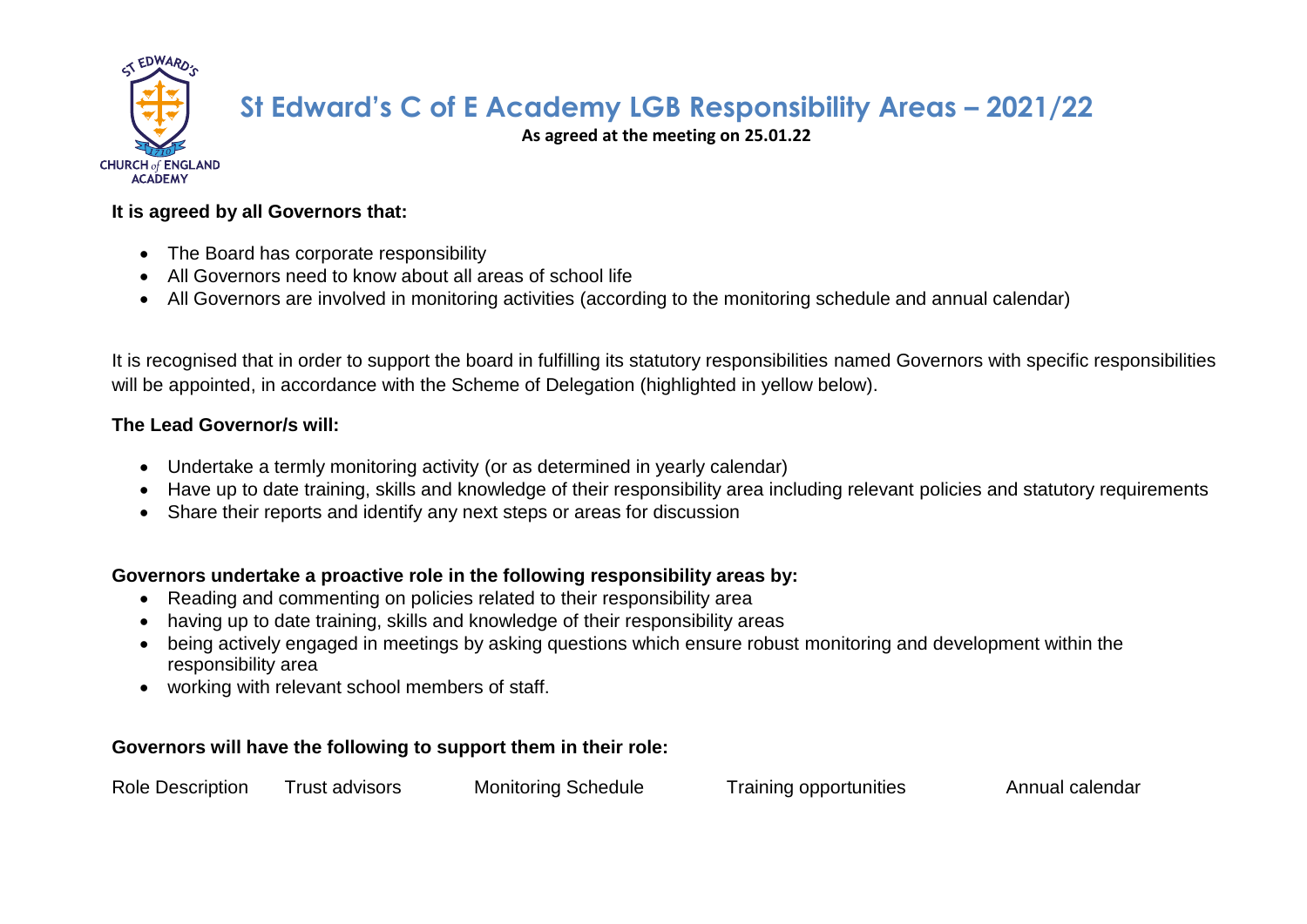| <b>RESPONSIBILITY AREA</b>                | <b>FOCUS POINTS INCLUDE:</b>                                                                                                                                                   |                                                                                                                      | <b>GOVERNORS</b>  | <b>KEY STAFF CONTACT</b>                                                                    |
|-------------------------------------------|--------------------------------------------------------------------------------------------------------------------------------------------------------------------------------|----------------------------------------------------------------------------------------------------------------------|-------------------|---------------------------------------------------------------------------------------------|
| <b>Quality of Education</b>               | • Curriculum (three I's) Recovery and<br>Development<br>• Remote Learning<br>• Data results: monitoring / analysis of all Year<br>groups and pupil groups (inc. disadvantaged) | • SEND (Andria, Malcolm)<br>Pupil progress (including MA)<br>Assessment<br>• Teaching<br>Extra-curricular activities | Laura, Joy, Simon | Annabel Day (AHT)<br>Catharine Wensley (DHT)<br>Ade Adewale (AHT)                           |
| <b>Behaviours and</b><br><b>Attitudes</b> | • Behaviour (inc. exclusions)<br>• Attendance                                                                                                                                  | <b>Bullying</b><br>• Attitudes to learning                                                                           | Bola, Joy         | Catharine Wensley (DHT)<br>Ade Adewale (AHT)<br>Perry Lynch (AHT)                           |
| Personal<br><b>Development</b>            | • SMSC<br><b>British values</b><br>$\bullet$<br>• Healthy living (SRE/PSHE)<br>• Citizenship                                                                                   | <b>Equalities and Diversity</b><br>Preparation for next stage<br><b>School Council</b><br>Careers (Bola, Julie)      | Andria, Sarah     | Catharine Wensley (DHT)<br>Angelina Chapman (AHT)<br>Perry Lynch (AHT)                      |
| Leadership and<br>Management              | • Safeguarding (Becca) LAC - (Laura)<br>• Health and Safety<br>Premises<br>$\bullet$<br>• Staff Development (inc. ECF)<br>Recruitment and retention<br>$\bullet$               | • Pupil and staff workload, mental<br>health and wellbeing (Sarah)<br>• Appraisal<br>Vision and Ethos<br>Governance  | Julie, Bola       | Munira Said (AHT)<br>Jodie Hassan (HT)<br>Catharine Wensley (DHT)<br>Angelina Chapman (AHT) |
| <b>Stakeholder</b><br>Engagement          | SIAMS / school distinctiveness<br>Parent feedback<br>$\bullet$<br>Community liaison<br>$\bullet$                                                                               | • OFSTED<br>Pupil, parent and staff<br>questionnaires<br>• Governor Newsletter (Andria)                              | Fr David, Becca   | Jodie Hassan (HT)<br>Catharine Wensley (DHT)                                                |
| <b>Finance</b>                            | Budget<br>$\bullet$<br>• Pupil Premium (Simon, Joy)<br>• Catch up funding                                                                                                      | Compliance<br>Capital projects<br>3 year plan                                                                        | Simon, Julie      | Jodie Hassan (HT)<br>Unity Schools Partnership                                              |
| <b>Link Governor</b>                      | • Circulating and collating Governor Training<br><b>Organising Governor central files</b><br>$\bullet$<br>• Monitoring Schedule (Bola)                                         | • Collating and using Skills audit<br>findings                                                                       | Julie             |                                                                                             |